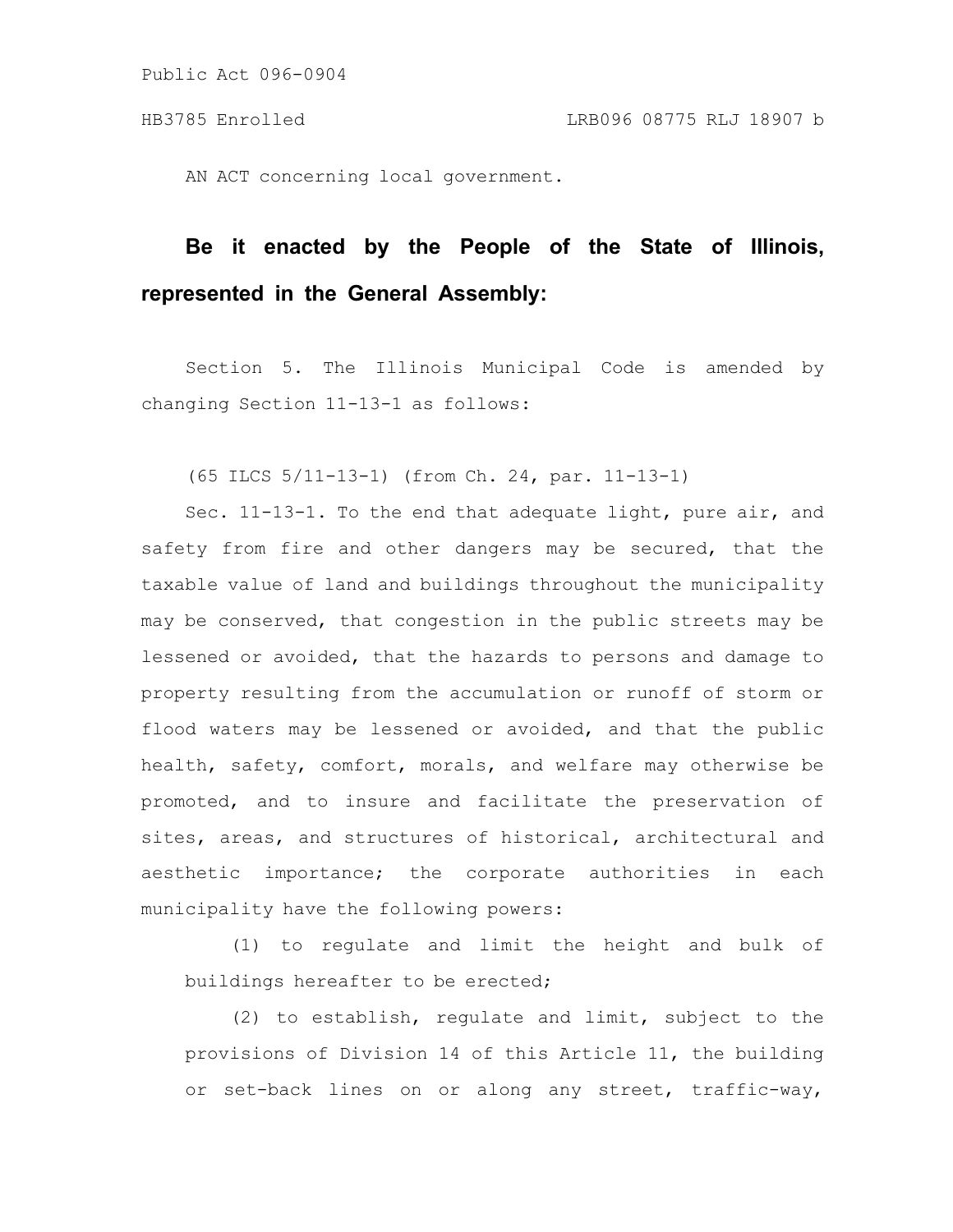drive, parkway or storm or floodwater runoff channel or basin;

(3) to regulate and limit the intensity of the use of lot areas, and to regulate and determine the area of open spaces, within and surrounding such buildings;

(4) to classify, regulate and restrict the location of trades and industries and the location of buildings designed for specified industrial, business, residential, and other uses;

(5) to divide the entire municipality into districts of such number, shape, area, and of such different classes (according to use of land and buildings, height and bulk of buildings, intensity of the use of lot area, area of open spaces, or other classification) as may be deemed best suited to carry out the purposes of this Division 13;

(6) to fix standards to which buildings or structures therein shall conform;

(7) to prohibit uses, buildings, or structures incompatible with the character of such districts;

(8) to prevent additions to and alteration or remodeling of existing buildings or structures in such a way as to avoid the restrictions and limitations lawfully imposed under this Division 13;

(9) to classify, to regulate and restrict the use of property on the basis of family relationship, which family relationship may be defined as one or more persons each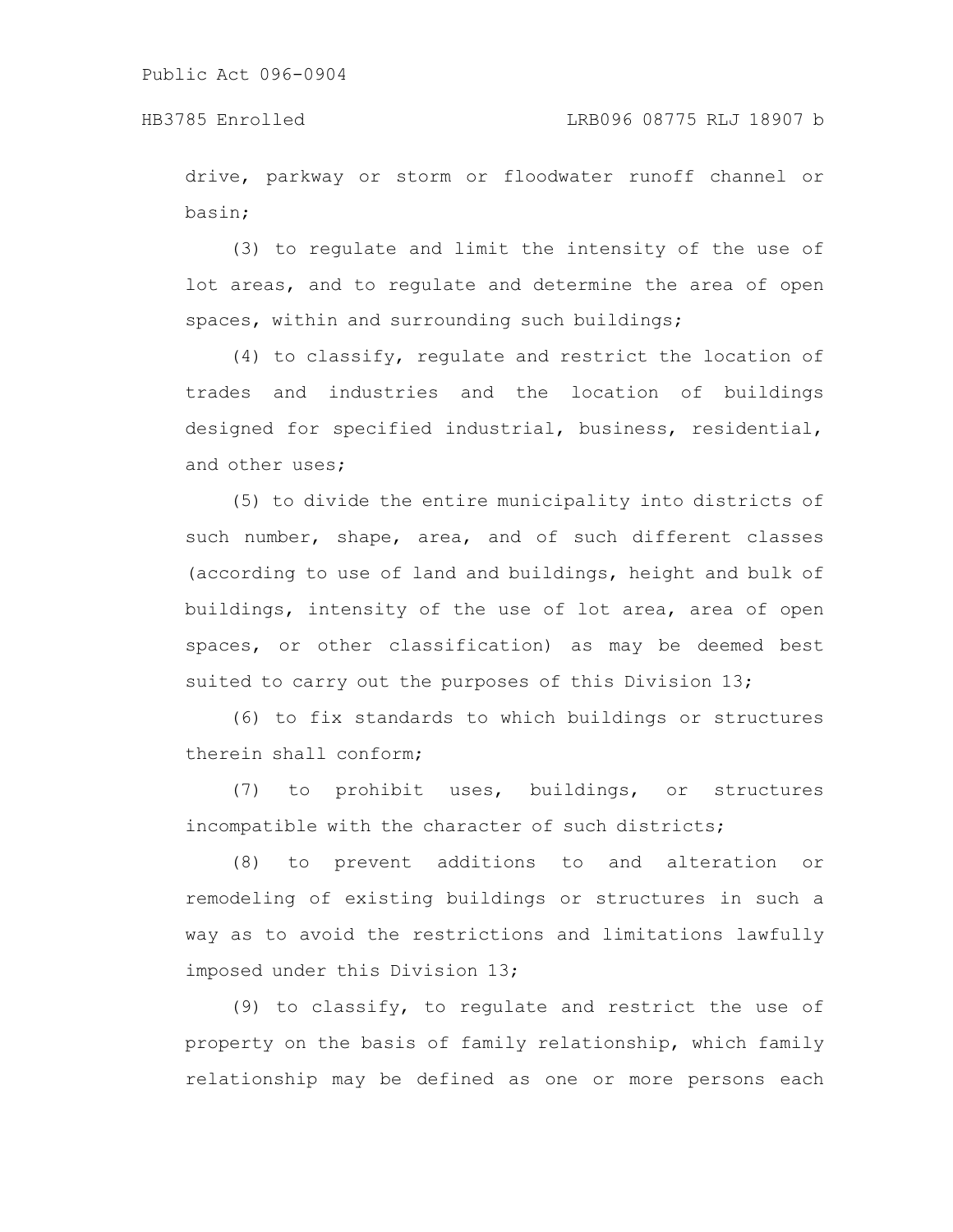Public Act 096-0904

related to the other by blood, marriage or adoption and maintaining a common household;

(10) to regulate or forbid any structure or activity which may hinder access to solar energy necessary for the proper functioning of a solar energy system, as defined in Section 1.2 of the Comprehensive Solar Energy Act of 1977;

(11) to require the creation and preservation of affordable housing, including the power to provide increased density or other zoning incentives to developers who are creating, establishing, or preserving affordable housing; and

(12) to establish local standards solely for the review of the exterior design of buildings and structures, excluding utility facilities and outdoor off-premises advertising signs, and designate a board or commission to implement the review process; except that, other than reasonable restrictions as to size, no home rule or non-home rule municipality may prohibit the display of outdoor political campaign signs on residential property during any period of time, the regulation of these signs being a power and function of the State and, therefor, this item (12) is a denial and limitation of concurrent home rule powers and functions under subsection (i) of Section 6 of Article VII of the Illinois Constitution.

The powers enumerated may be exercised within the corporate limits or within contiguous territory not more than one and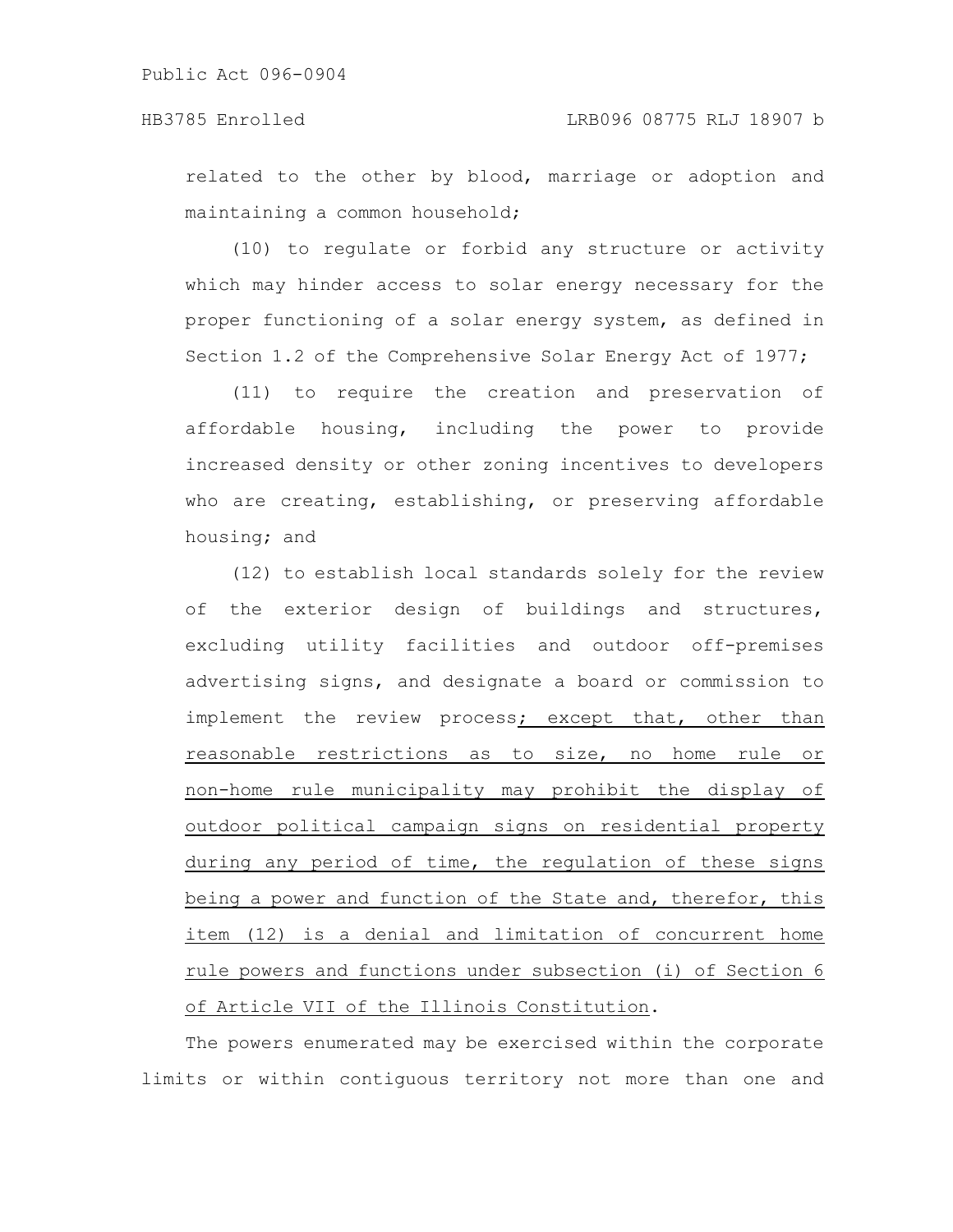one-half miles beyond the corporate limits and not included within any municipality. However, if any municipality adopts a plan pursuant to Division 12 of Article 11 which plan includes in its provisions a provision that the plan applies to such contiguous territory not more than one and one-half miles beyond the corporate limits and not included in any municipality, then no other municipality shall adopt a plan that shall apply to any territory included within the territory provided in the plan first so adopted by another municipality. No municipality shall exercise any power set forth in this Division 13 outside the corporate limits thereof, if the county in which such municipality is situated has adopted "An Act in relation to county zoning", approved June 12, 1935, as amended. Nothing in this Section prevents a municipality of more than 112,000 population located in a county of less than 185,000 population that has adopted a zoning ordinance and the county that adopted the zoning ordinance from entering into an intergovernmental agreement that allows the municipality to exercise its zoning powers beyond its territorial limits; provided, however, that the intergovernmental agreement must be limited to the territory within the municipality's planning jurisdiction as defined by law or any existing boundary agreement. The county and the municipality must amend their individual zoning maps in the same manner as other zoning changes are incorporated into revised zoning maps. No such intergovernmental agreement may authorize a municipality to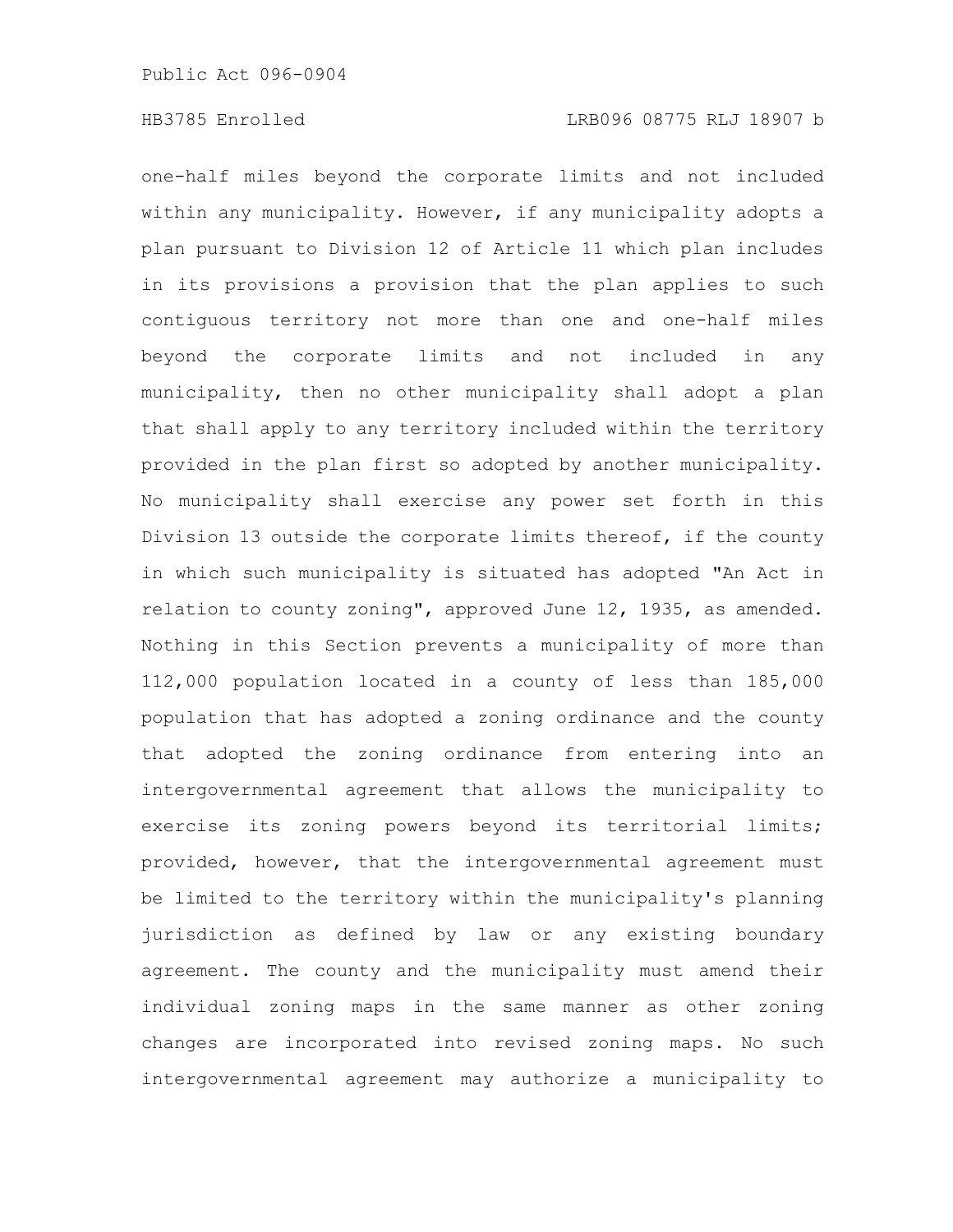Public Act 096-0904

## HB3785 Enrolled LRB096 08775 RLJ 18907 b

exercise its zoning powers, other than powers that a county may exercise under Section 5-12001 of the Counties Code, with respect to land used for agricultural purposes. This amendatory Act of the 92nd General Assembly is declarative of existing law. No municipality may exercise any power set forth in this Division 13 outside the corporate limits of the municipality with respect to a facility of a telecommunications carrier defined in Section 5-12001.1 of the Counties Code.

Notwithstanding any other provision of law to the contrary, at least 30 days prior to commencing construction of a new telecommunications facility within 1.5 miles of a municipality, the telecommunications carrier constructing the facility shall provide written notice of its intent to construct the facility. The notice shall include, but not be limited to, the following information: (i) the name, address, and telephone number of the company responsible for the construction of the facility and (ii) the address and telephone number of the governmental entity that issued the building permit for the telecommunications facility. The notice shall be provided in person, by overnight private courier, or by certified mail to all owners of property within 250 feet of the parcel in which the telecommunications carrier has a leasehold or ownership interest. For the purposes of this notice requirement, "owners" means those persons or entities identified from the authentic tax records of the county in which the telecommunications facility is to be located. If,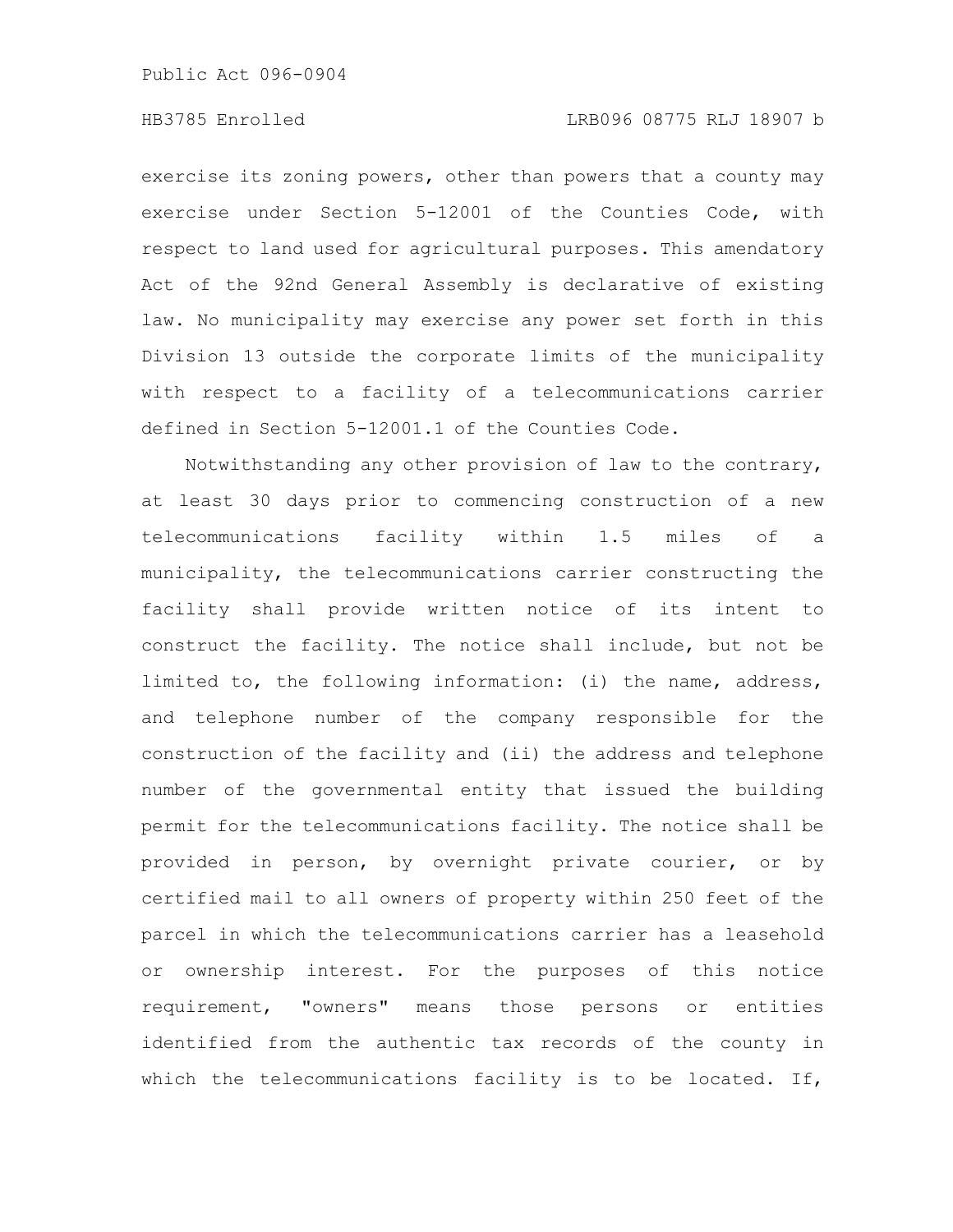Public Act 096-0904

## HB3785 Enrolled LRB096 08775 RLJ 18907 b

after a bona fide effort by the telecommunications carrier to determine the owner and his or her address, the owner of the property on whom the notice must be served cannot be found at the owner's last known address, or if the mailed notice is returned because the owner cannot be found at the last known address, the notice requirement of this paragraph is deemed satisfied. For the purposes of this paragraph, "facility" means that term as it is defined in Section 5-12001.1 of the Counties Code.

If a municipality adopts a zoning plan covering an area outside its corporate limits, the plan adopted shall be reasonable with respect to the area outside the corporate limits so that future development will not be hindered or impaired; it is reasonable for a municipality to regulate or prohibit the extraction of sand, gravel, or limestone even when those activities are related to an agricultural purpose. If all or any part of the area outside the corporate limits of a municipality which has been zoned in accordance with the provisions of this Division 13 is annexed to another municipality or municipalities, the annexing unit shall thereafter exercise all zoning powers and regulations over the annexed area.

In all ordinances passed under the authority of this Division 13, due allowance shall be made for existing conditions, the conservation of property values, the direction of building development to the best advantage of the entire